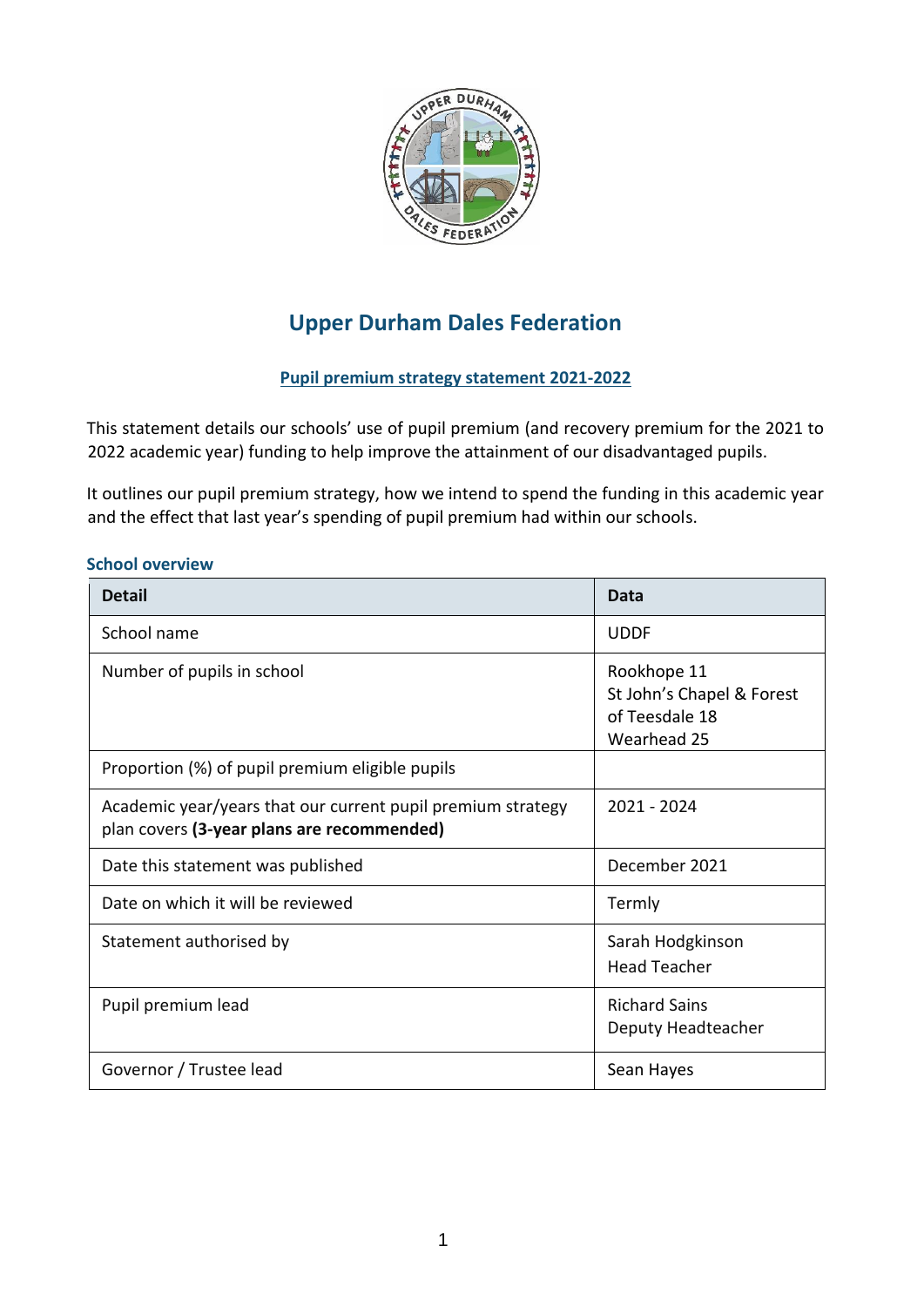## **Funding overview Pupil Premium Grant Funding**

## **Rookhope**

| Number of pupils in school $N - Y6$ | 11    |
|-------------------------------------|-------|
| Proportion of disadvantaged         | 0     |
| <b>Pupil Premium allocation</b>     | £0    |
| Recovery premium allocation         | £2000 |

## **Forest of Teesdale & St John's Chapel Primary Schools**

| Number of pupils in school $N - Y6$ | 18              |
|-------------------------------------|-----------------|
| Proportion of disadvantaged         | 22.2%           |
| <b>Pupil Premium allocation</b>     | $£2690 + £1345$ |
| Recovery premium allocation         | $£2000 + £2000$ |

#### **Wearhead Primary School**

| Number of pupils in school $N - Y6$ | 25    |
|-------------------------------------|-------|
| Proportion of disadvantaged         | 4%    |
| <b>Pupil Premium allocation</b>     | £1345 |
| Recovery premium allocation         | £2000 |

#### **Part A: Pupil premium strategy plan**

#### **Statement of intent**

At the Upper Durham Dales Federation, we believe that every child has the ability to achieve their potential, regardless of background and we strive to ensure that all children have access to a broad and balanced curriculum and a wide range of experiences.

Across our federation, we have identified that the main barriers to learning for Pupil Premium pupils in our schools tends to be lack of resilience, having limited access to a wide range of real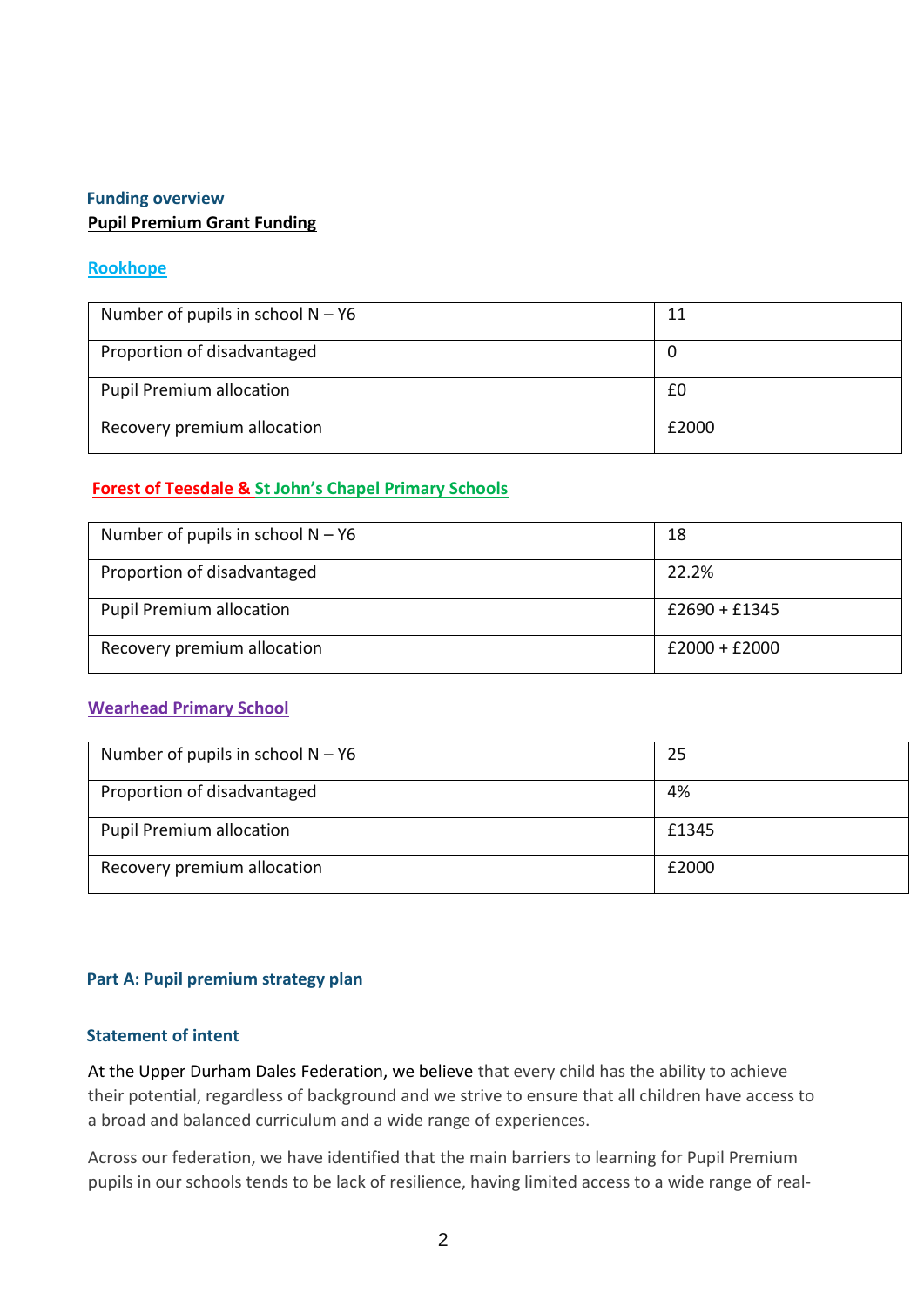life experiences, lower starting points for verbal communication and language skills and often additional learning needs.

We focus our Pupil Premium spending on delivering high quality teaching, quality interventions, enhancing the cultural capital of our disadvantaged children and supporting children to develop their resilience and understand the importance of having a healthy body and mind.

## **Challenges**

This details the key challenges to achievement that we have identified among our disadvantaged pupils.

| <b>Challenge</b><br>number | <b>Detail of challenge</b>                                                                                                                                                                                                                                           |
|----------------------------|----------------------------------------------------------------------------------------------------------------------------------------------------------------------------------------------------------------------------------------------------------------------|
| $\mathbf{1}$               | A proportion of children in receipt of PP funding also have an additional SEND<br>need which requires high levels of differentiation and adult support.                                                                                                              |
| $\overline{2}$             | All children need high quality teaching and feedback to ensure they make<br>progress and develop appropriate skills and knowledge.                                                                                                                                   |
| 3                          | Less engagement in supporting children to read at home means staff have<br>to ensure there are opportunities in school to support and value reading.                                                                                                                 |
| 4                          | Due to low starting points in verbal communication and language, some Year 1<br>disadvantaged pupils struggle to meet the phonics standard at the end of the<br>year. This slows their progress in all curriculum areas that demand effective<br>reading strategies. |
| 5                          | Limited TA time to deliver 1 to 1 interventions and wellbeing activities                                                                                                                                                                                             |
| 6                          | Emotional resilience of some pupils eligible for pupil premium is low compared<br>to their peers. This can affect their ability to concentrate on academic<br>activities, especially when working with others or when tasks are challenging.                         |
| 7                          | Higher than average levels of deprivation results in children having limited<br>opportunities to access experiences that enhance their vocabulary for reading<br>and writing.                                                                                        |
| 8                          | Rural isolation and the impact of Covid and repeated lockdowns has had a<br>detrimental impact on children's emotional wellbeing and their ability to<br>socialise with their peers.                                                                                 |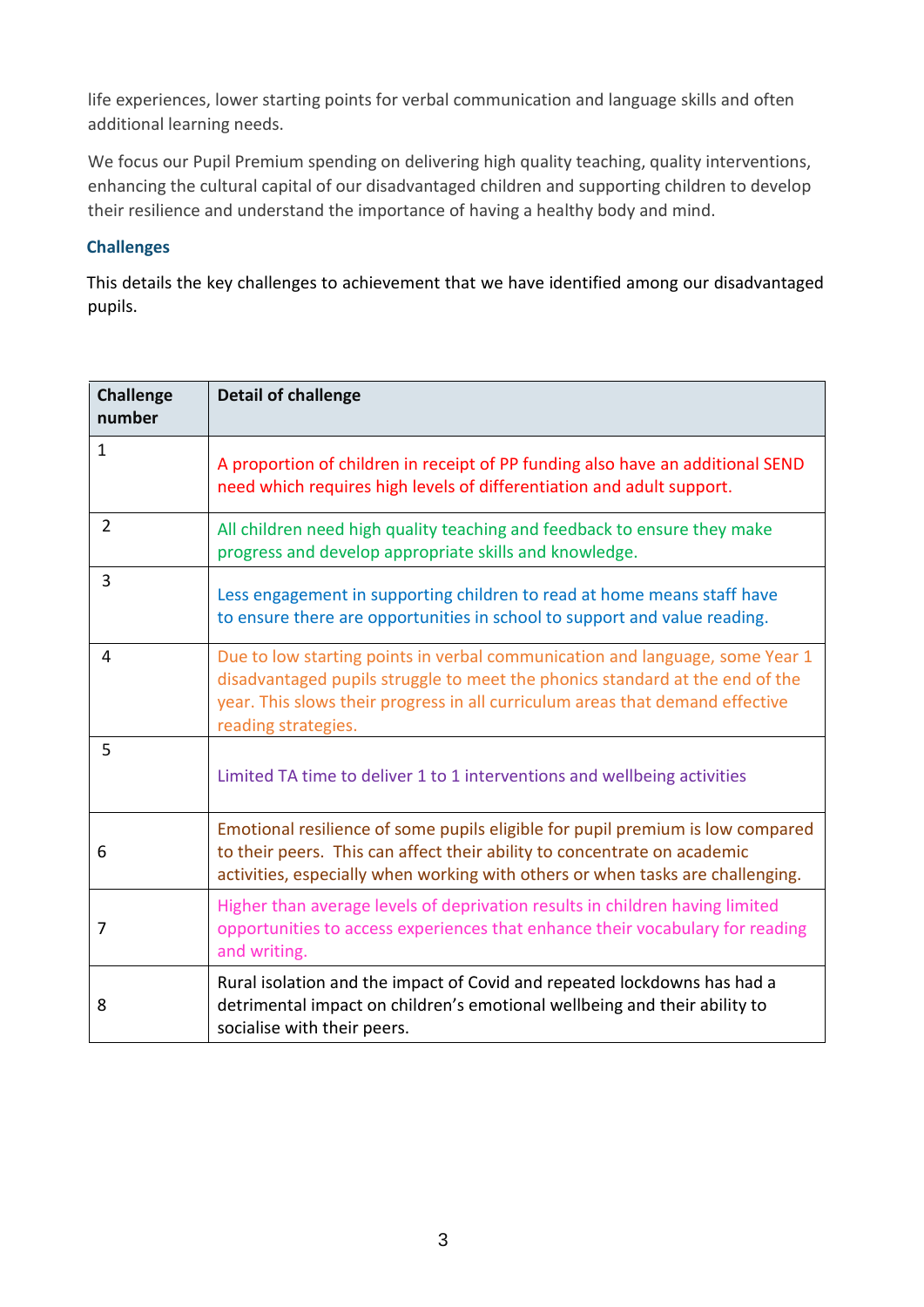## **Intended outcomes**

This explains the outcomes we are aiming for **by the end of our current strategy plan**, and how we will measure whether they have been achieved.

| <b>Intended outcome</b>                                                                                                                                                                                                 | <b>Success criteria</b>                                                                                                                                    |
|-------------------------------------------------------------------------------------------------------------------------------------------------------------------------------------------------------------------------|------------------------------------------------------------------------------------------------------------------------------------------------------------|
| Pupils will receive appropriately differentiated<br>provision and TA support.                                                                                                                                           | SEND pupils will make quicker academic<br>progress reducing the attainment gap<br>between them and their more able peers.                                  |
| Quality of teaching and feedback improved<br>through targeted CPD.                                                                                                                                                      | Increased proportions of pupils will reach ARE<br>in English and Maths across the school.                                                                  |
| Increased opportunities in school to support<br>and value reading.                                                                                                                                                      | By the end<br>of the<br>academic<br>year,<br>attainment in reading will have improved<br>baseline<br>collated<br>compared<br>to<br>data<br>September 2021. |
| Improved staff subject knowledge in the<br>teaching of phonics, using RWI materials.                                                                                                                                    | Improved phonic outcomes for KS1 pupils.                                                                                                                   |
| Increased 1 to 1 support leads to accelerated<br>progress in reading and phonics.                                                                                                                                       | Observations of targeted pupils show that<br>pupils are more settled and confident in<br>school.                                                           |
| Pupil resilience will be developed through a<br>number of activities and initiatives, including<br>regular Forest Schools sessions and planned<br>sessions to familiarise children with the Growth<br>Mindset approach. | Lesson observations<br>will<br>demonstrate<br>pupils' positive attitudes to learning and good<br>behaviours.                                               |
| Pupils wider experiences are enhanced.                                                                                                                                                                                  | Pupils will be able to demonstrate their<br>knowledge and understanding of the wider<br>world and in turn their language and<br>vocabulary will be richer. |
| Pupils will gain the opportunity to work in<br>larger groups and participate in team building<br>activities on 'Federation Friday'.                                                                                     | Increased pupil confidence and resilience,<br>more effective transition KS2/3.                                                                             |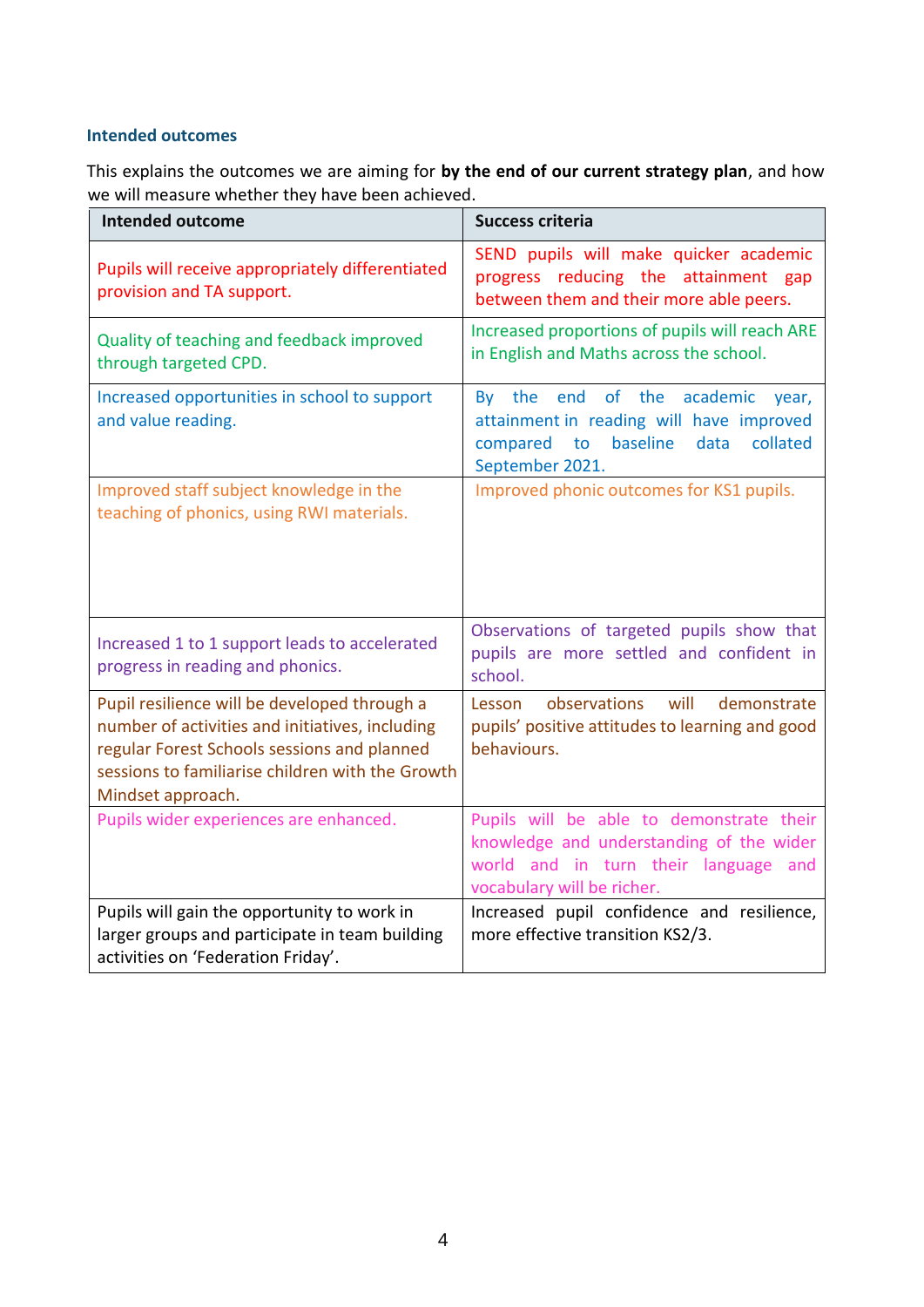## **Activity in this academic year**

This details how we intend to spend our pupil premium (and recovery premium funding) **this academic year** to address the challenges listed above.

## **Teaching (for example, CPD, recruitment and retention)**

| <b>Activity</b>                                         | Evidence that supports this approach                                                                                                                                                                                                                                                                                                                                                                                                                  | <b>Challenge number(s)</b><br>addressed |
|---------------------------------------------------------|-------------------------------------------------------------------------------------------------------------------------------------------------------------------------------------------------------------------------------------------------------------------------------------------------------------------------------------------------------------------------------------------------------------------------------------------------------|-----------------------------------------|
| <b>SEND interventions</b><br>training (1 staff meeting) | Additional ideas for interventions using<br>research from EEF for interventions that<br>have the most impact. Reinforced the<br>need for creating a structure for an<br>intervention session e.g. warm up,<br>auditory memory work, session focus,<br>concluding activity.<br>Link to EEF research Special Needs in<br><b>Mainstream Schools: Compliment high</b><br>quality teaching with carefully selected 1<br>to 1 interventions and small group | $\mathbf{1}$                            |
|                                                         | teaching                                                                                                                                                                                                                                                                                                                                                                                                                                              |                                         |
| <b>Team Teach training</b><br>(approximately £1260)     | Staff confidence to support pupils with<br>challenging behaviours increased. Staff<br>aware of an increased range of strategies<br>to deescalate situations and how to<br>move the child to a position of safety.<br>Increased staff resilience so that learning<br>can continue quickly following any<br>interruption.                                                                                                                               | $\overline{1}$                          |
|                                                         | Link to EEF research- Improving<br>behaviours in schools: Know and<br>understand pupils and their influences,<br>use targeted approaches to meet<br>individual needs                                                                                                                                                                                                                                                                                  |                                         |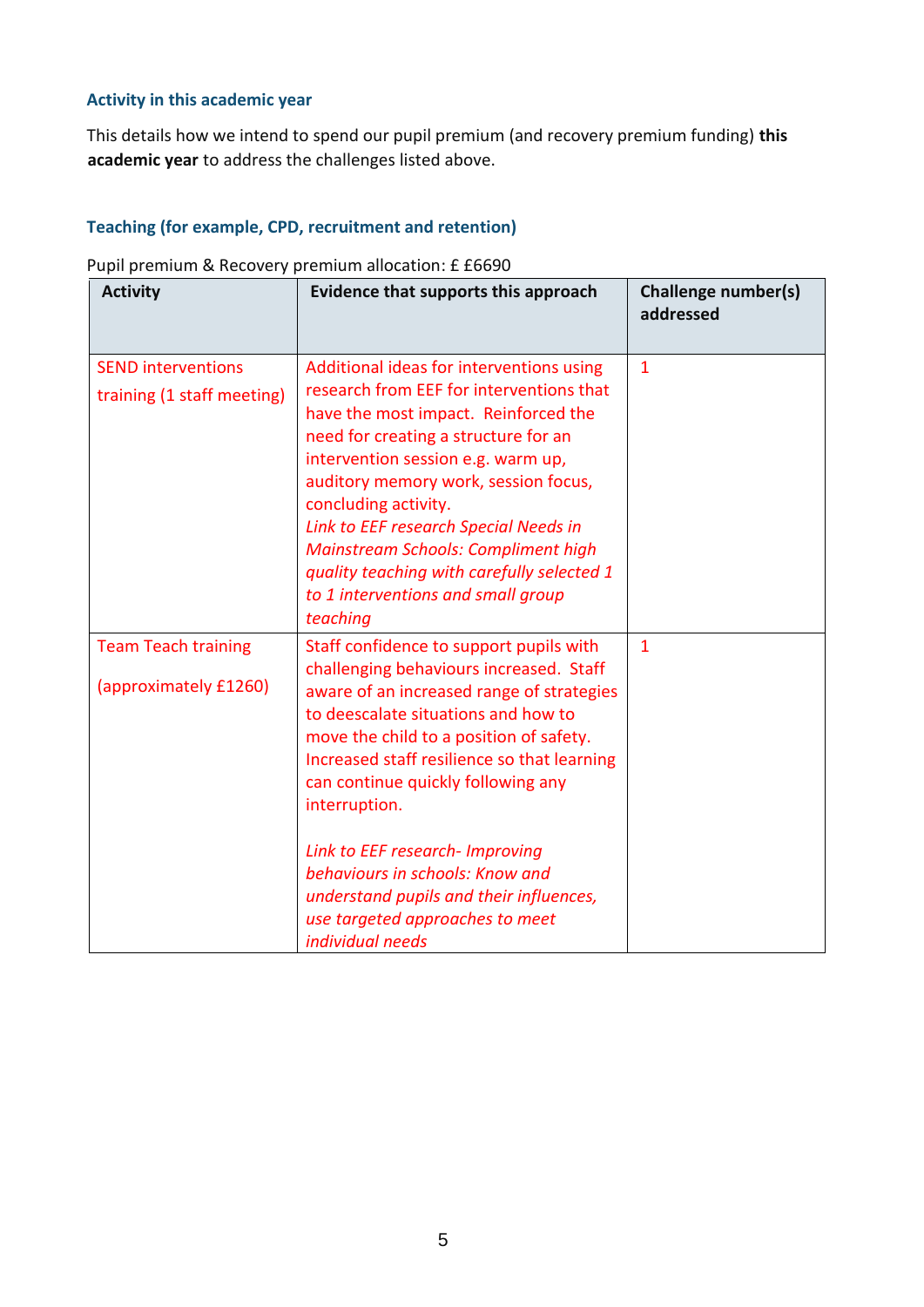| Intensive interaction<br>training (ASC Pupils)<br><b>Autism Education Trust</b><br><b>EYs programme £90-</b><br>training for TA x2                                                               | Staff have an increased understanding of<br>how to communicate with non-verbal<br>ASC children.<br>Link to EEF research- Effective<br><b>Professional Development - Ensure that</b><br>professional development effectively<br>builds knowledge, motivates staff,<br>develops teaching techniques, and<br>embeds practice.                                                                                                                                                                                                                                                                                                               | $\mathbf{1}$ |
|--------------------------------------------------------------------------------------------------------------------------------------------------------------------------------------------------|------------------------------------------------------------------------------------------------------------------------------------------------------------------------------------------------------------------------------------------------------------------------------------------------------------------------------------------------------------------------------------------------------------------------------------------------------------------------------------------------------------------------------------------------------------------------------------------------------------------------------------------|--------------|
| Purchase of standardised<br>diagnostic assessments.<br>Training for staff to ensure<br>assessments are<br>interpreted and<br>administered correctly.<br>Suggested costs: NFER -<br>£1025         | Standardised tests can provide reliable<br>insights into the specific strengths and<br>weaknesses of each pupil to help ensure<br>they receive the correct additional support<br>through interventions or teacher instruction:<br>Standardised tests   Assessing and<br>Monitoring Pupil Progress   Education<br>Endowment Foundation   EEF                                                                                                                                                                                                                                                                                              |              |
| 1 twilight from EDA-<br><b>Teaching evaluating skills</b><br>for writing and using<br>non-negotiables.<br><b>Staff meetings to review</b><br>strategies for modelling<br>and providing feedback. | EEF toolkit evidence: There is some<br>evidence to suggest that disadvantaged<br>pupils are less likely to use metacognitive<br>and self-regulatory strategies without<br>being explicitly taught these strategies.<br>Explicit teaching of metacognitive and<br>self-regulatory strategies could therefore<br>encourage such pupils to practise and<br>use these skills more frequently in the<br>future. With explicit teaching and<br>feedback, pupils are more likely to use<br>these strategies independently and<br>habitually, enabling them to manage<br>their own learning and overcome<br>challenges themselves in the future. |              |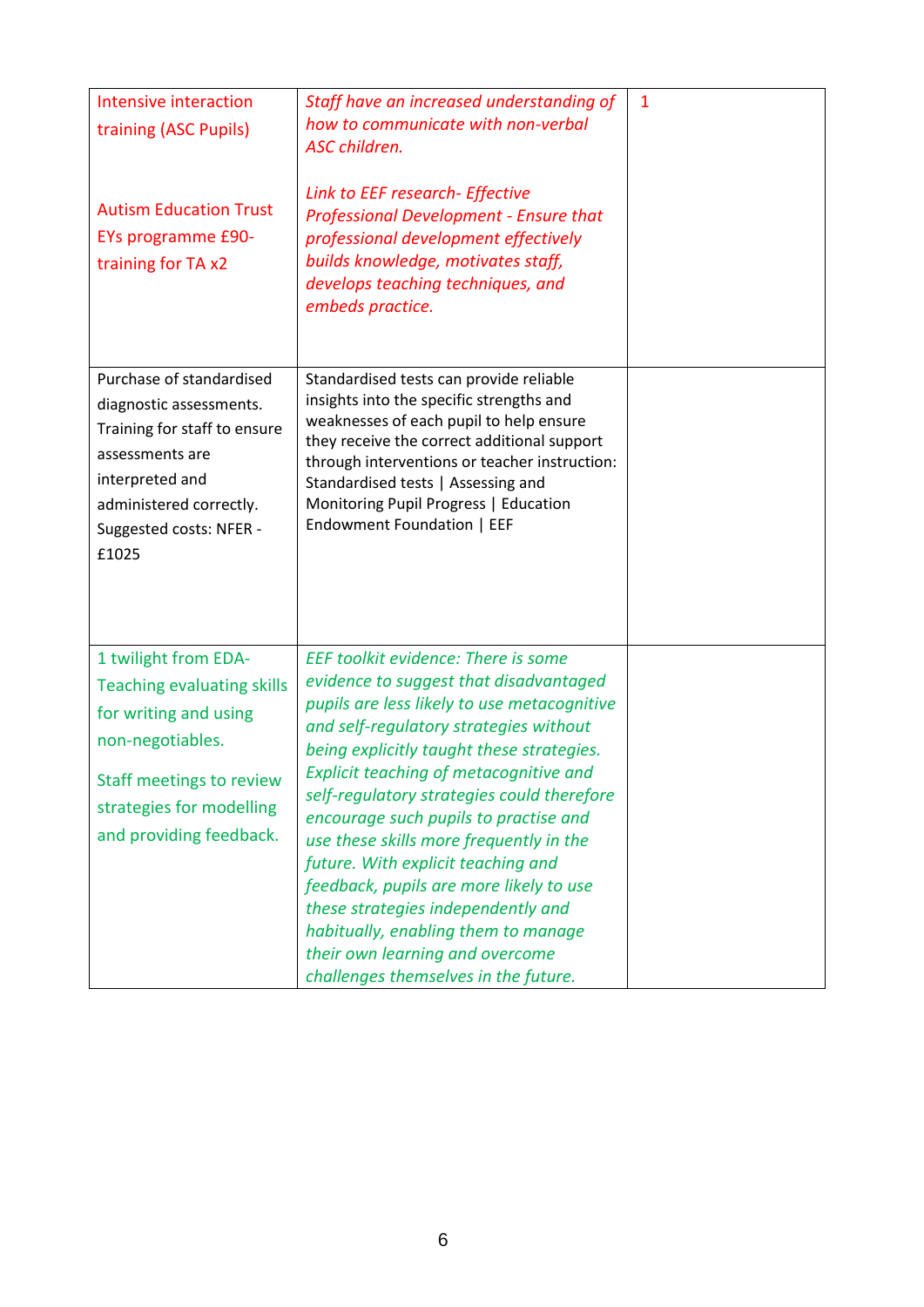| <b>RWI phonics and spelling</b><br>online subscriptions<br><b>RWI spelling training</b><br>£80 per delegate x 6<br>staff        | Staff confidence to increase an effective<br>spelling programme increased. Renewed<br>emphasis on developing phonic skills.<br>Link to EEF research-improving literacy in<br>ks1- effectively implement a synthetic<br>phonics programme                                                                                                                                                  | 1,2,4 |
|---------------------------------------------------------------------------------------------------------------------------------|-------------------------------------------------------------------------------------------------------------------------------------------------------------------------------------------------------------------------------------------------------------------------------------------------------------------------------------------------------------------------------------------|-------|
| <b>RWI Phonics training-</b><br>£160 per delegate x 4                                                                           | <b>EEF toolkit- Phonics approaches have</b><br>been consistently found to be effective in<br>supporting younger pupils to master the<br>basics of reading, with an average<br>impact of an additional five months'<br>progress. Research suggests that phonics                                                                                                                            |       |
| <b>Purchase of RWI spelling</b><br>& phonics resources<br><b>RWI reading books</b><br>High interest, low<br>reading level books | is particularly beneficial for younger<br>learners (4-7-year olds) as they begin to<br>read.                                                                                                                                                                                                                                                                                              |       |
| Approx £4000                                                                                                                    |                                                                                                                                                                                                                                                                                                                                                                                           |       |
| <b>Subscription to Nessy</b><br><b>Reading &amp; Spelling</b><br>online programme<br>£300                                       |                                                                                                                                                                                                                                                                                                                                                                                           |       |
| <b>Forest School</b><br><b>Practitioner training</b><br>(Paid for from Sports<br>Premium)                                       | Improved staff confidence and<br>understanding of the benefits of outdoor<br>learning. Ability to lead safe, effective<br>and engaging Forest School sessions.<br>Link to EEF research- Effective<br><b>Professional Development - Ensure that</b><br>professional development effectively<br>builds knowledge, motivates staff,<br>develops teaching techniques, and<br>embeds practice. | 6,8   |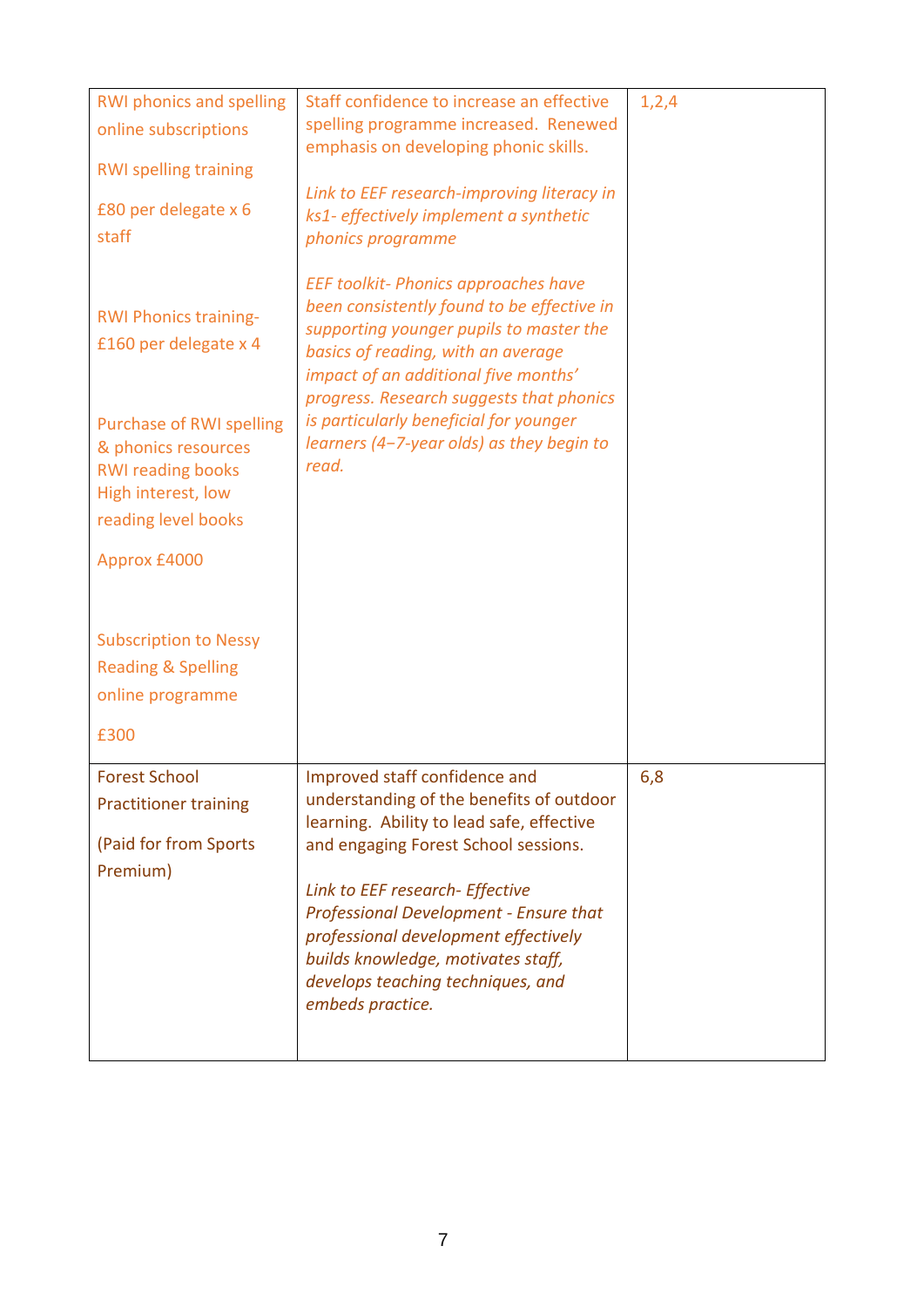| Fresh Start training x2<br>£160 per candidate<br>1 twilight from EDA-<br>Planning sequence of<br>English lessons using a<br>shared text.<br>Online subscription to<br><b>Accelerated Reader for</b><br>all Key Stage 2 children | Link to EEF research-Improving Literacy<br>in KS2-Fluent reading supports<br>comprehension because pupils' cognitive<br>resources can be redirected from<br>focusing on word recognition to<br>comprehending the text. | 3, |
|---------------------------------------------------------------------------------------------------------------------------------------------------------------------------------------------------------------------------------|------------------------------------------------------------------------------------------------------------------------------------------------------------------------------------------------------------------------|----|
|---------------------------------------------------------------------------------------------------------------------------------------------------------------------------------------------------------------------------------|------------------------------------------------------------------------------------------------------------------------------------------------------------------------------------------------------------------------|----|

# **Targeted academic support (for example, tutoring, one-to-one support structured interventions)**

Pupil premium & Recovery premium allocation: £3345

| <b>Activity</b>                                                                                                                                                                                                                                                                                                            | <b>Evidence that supports this approach</b>                                                                                                                                                                                                                                                                                                                                                                                                                                                                                                                                                                                                                                                                                                                 | Challenge number(s)<br>addressed |
|----------------------------------------------------------------------------------------------------------------------------------------------------------------------------------------------------------------------------------------------------------------------------------------------------------------------------|-------------------------------------------------------------------------------------------------------------------------------------------------------------------------------------------------------------------------------------------------------------------------------------------------------------------------------------------------------------------------------------------------------------------------------------------------------------------------------------------------------------------------------------------------------------------------------------------------------------------------------------------------------------------------------------------------------------------------------------------------------------|----------------------------------|
| Intervention sessions to<br>be delivered 1to1 or in a<br>small group:<br>Extra RWI phonic<br>sessions<br><b>Online Mable</b><br>therapy sessions<br>& follow up<br>intervention<br>activities<br><b>SNIP spelling</b><br>programme<br>Individual reading<br>Handwriting $-$<br>÷<br><b>Nelson</b><br>handwriting<br>online | <b>EEF</b> toolkit evidence:<br>Short, regular sessions (about<br>30 minutes, three to five times a week)<br>over a set period of time (up to ten<br>weeks) appear to result in optimum<br>impact. Evidence also suggests tuition<br>should be additional to, but explicitly<br>linked with, normal teaching, and that<br>teachers should monitor progress to<br>ensure the tutoring is beneficial. Studies<br>comparing one to one with small group<br>tuition show mixed results. In some<br>cases, one to one tuition has led to<br>greater improvement, while in others<br>tuition in groups of two or three has been<br>equally or even more effective. The<br>variability in findings may suggest it is<br>the particular type or quality of teaching | 1,3,5                            |
| Cost= 10 hours TA per<br>week Approx £5686 per<br>year                                                                                                                                                                                                                                                                     | enabled by very small groups that is<br>important, rather than the precise size of<br>the group.                                                                                                                                                                                                                                                                                                                                                                                                                                                                                                                                                                                                                                                            |                                  |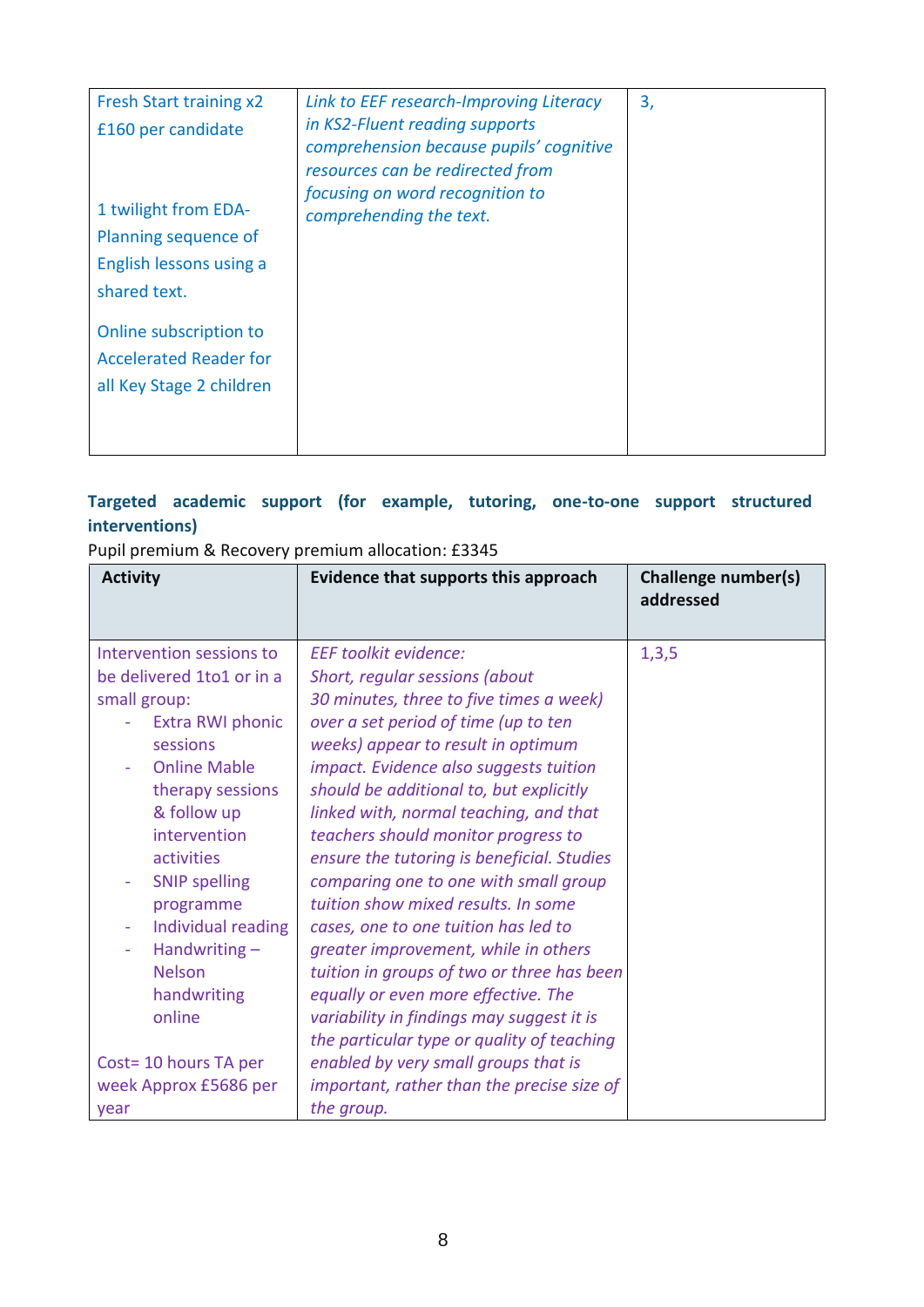# **Wider strategies (for example, related to attendance, behaviour, wellbeing)**

| <b>Activity</b>              | Evidence that supports this approach        | Challenge number(s)<br>addressed |
|------------------------------|---------------------------------------------|----------------------------------|
| <b>Inroduction of Weduc</b>  | <b>Evidence from EEF toolkit:</b>           | 1,3,6,8                          |
| app Approx £2000             | The average impact of the Parental          |                                  |
|                              | engagement approaches is about an           |                                  |
| Home School diaries          | additional four months' progress over the   |                                  |
|                              | course of a year. There are also higher     |                                  |
| Community events e.g.        | impacts for pupils with low prior           |                                  |
| Christmas production,        | attainment.                                 |                                  |
| MacMillan coffee             |                                             |                                  |
| morning                      | <b>Working with parents to support</b>      |                                  |
|                              | children's learning recommendations:        |                                  |
| Termly SEND support          | Messages are likely to be more effective if |                                  |
| plan review meetings         | they are personalised, linked to learning,  |                                  |
| with parents of SEND         | and promote positive interactions by, for   |                                  |
| children                     | example, celebrating success.               |                                  |
|                              |                                             |                                  |
|                              | <b>EEF</b> toolkit:                         | 6, 7, 8                          |
| School funded places for     | There are wider benefits from regular       |                                  |
| eligible pupils at           | physical activity in terms of physical      |                                  |
| breakfast & after school     | development, health and wellbeing as        |                                  |
| club                         | well as other potential benefits have       |                                  |
|                              | been reported such as improved              |                                  |
| Costs: £2-50 per session     | attendance.                                 |                                  |
| per pupil                    | Pupils from disadvantaged backgrounds       |                                  |
|                              | may be less likely to be able to benefit    |                                  |
| 3 hours after school         | from sport clubs and other physical         |                                  |
| supervisor per week          | activities outside of school due to the     |                                  |
|                              | associated financial costs (e.g.            |                                  |
| 5 hours breakfast club       | equipment). By providing physical           |                                  |
| supervisor per week          | activities free of charge, schools give     |                                  |
|                              | pupils access to benefits and               |                                  |
| <b>Educational visits to</b> | opportunities that might not otherwise      |                                  |
| experiences such as          | be available to them.                       |                                  |
| Beamish Museum, the          | Some arts activities have been linked       |                                  |
| mobile planetarium,          | with improvements in specific outcomes.     |                                  |
| Weardale Museum, Gala        | For example, there is some evidence of      |                                  |
| Theatre pantomime            | the impact of drama on writing and          |                                  |
|                              | potential link between music and spatial    |                                  |
|                              | awareness.                                  |                                  |
|                              | Wider benefits such as more positive        |                                  |
|                              | attitudes to learning and increased well-   |                                  |
|                              | being have also consistently been           |                                  |
|                              | reported.                                   |                                  |

## Pupil premium & Recovery premium allocation: £3345